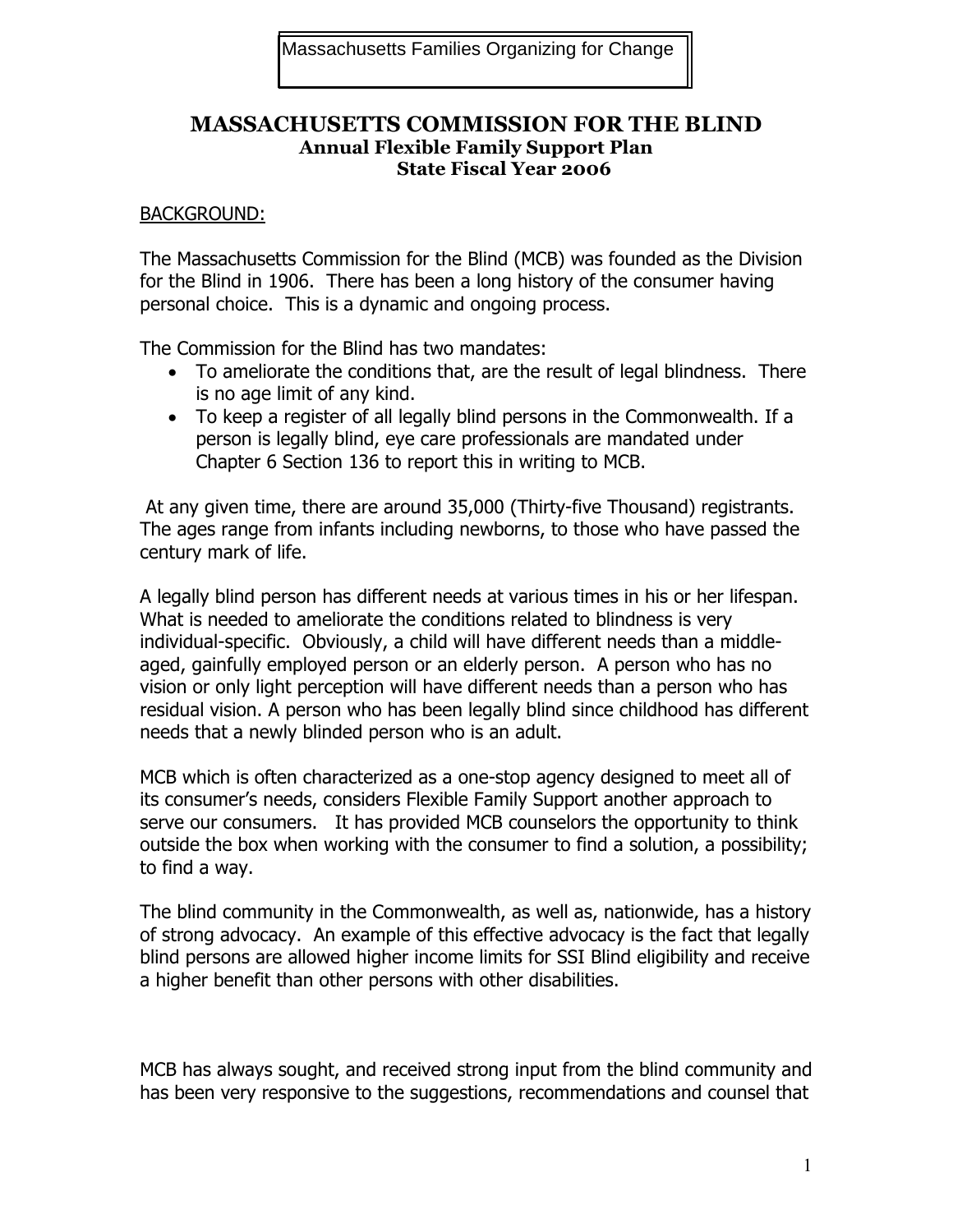have been made over the century. MCB has a long-established and active network of both regional (local) and statewide Advisory Councils, that, serve as the primary consumer-led forums for MCB to regularly engage with blind persons of various ages and aspirations, as the agency seeks to creatively and successfully meet its consumers goals and aspirations, as well as its basic needs.

The formal advisory boards and the informal input from blind consumers have supported the idea of Flexible Family Supports. However, the most enthusiastic supporters of Flexible Family support have come from families of young registrants. These families of young children have made their need and support for Flexible Family support known to their child's MCB Children's Services Social Worker. Some families had, in the past, received Flexible Family support from other agencies such as DPH and DMR; others were aware of the program through information they got from other parents who have children with disabilities.

Most of MCB's registrants are elderly. Less than 5% of the registrants are children. Legal blindness is a low incidence disability for children. Approximately 40 % of the children who are registrants have additional disabilities; many are very medically fragile; many (approximately 12 %) require skilled intrusive nursing procedures on a daily basis, e.g. are on some sort of life support system (vent dependent, on respirators, require oxygen, are G-tube fed).

One of the first things that the Children's Service Social Workers try to do for the family, is to arrange regular in-home supports through the MassHealth program. Some of the children receive regular MassHealth because of their SSI eligibility; others, who are over-income for SSI eligibility and regular MassHealth, are eligible for and receive MassHealth through the Kaileigh Mulligan Program. Still others, who are less involved, can receive MassHealth through the sliding fee program, CommonHealth.

MCB has, historically, provided these families with respite, in addition, to their inhome supports funded by MassHealth. These children cannot be left with their grandparents, neighbors, or family friends because they need specialized care. Due, in part to, the nursing shortage, many families of these children are really limited in their ability to participate in family, community, church or temple activities and in being able to maintain their jobs. MCB continues to have traditional respite as a service for families.

This coming year we are hoping to redouble our efforts to reach out to these harried families and assist them so that they may participate in the regional and statewide regional boards. Their input has always been sought by their MCB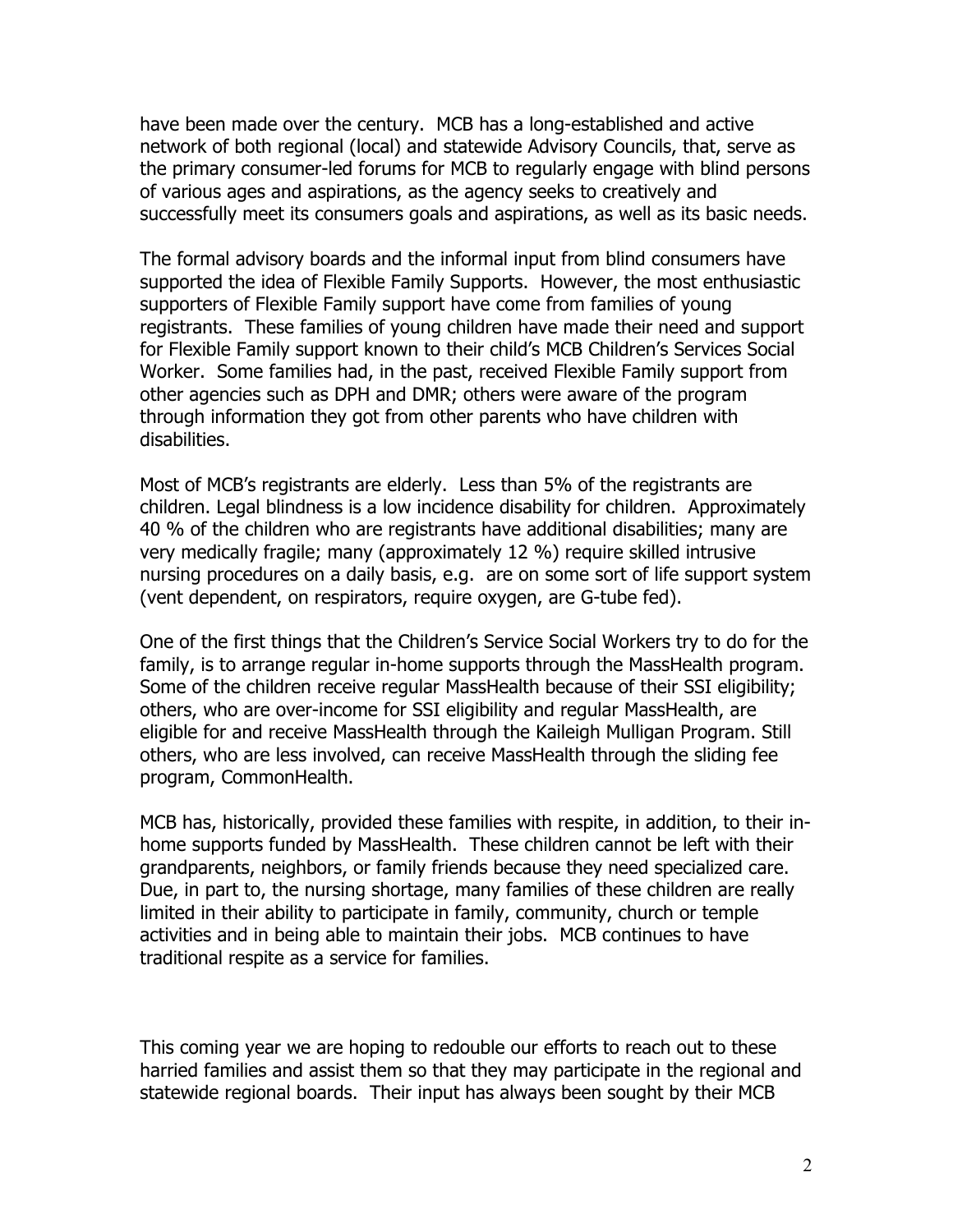counselors, but the participation of these families on an advisory board has generally been lacking due, mostly to the reasons just cited.

When MCB has been able to get parents to participate, their attendance usually lessens over time. The advisory boards represent the full range of consumers that MCB serves. Most (95 %) have adult issues and concerns related to jobs, technology, transportation and housing, for example. Most of the adults, who have been blind since birth or childhood, have not had experience with the very medically involved kids that MCB has served for the past few decades. Their experience and knowledge base comes from their own experiences and those of their legally blind friends as children growing up. Their perspective is that of a person who is "just blind". The blind community, MCB consumers are not a monolithic group, being able to remain in their homes, but all these issues are magnified and complicated.

## FAMILY EMPOWERMENT:

MCB consumers live in a variety of families, some are a family of one, perhaps elderly and living alone, perhaps a young adult just starting out on their own; some are a family of two; others have children and grandchildren to care for; others who are young, live with their parents. Some who are adults who, are Deaf-Blind or have additional disabilities may live in group homes in the community.

MCB consumers have different ages, different races, different ethnic background, different religions, different cultures, different income levels, communicate in different languages (spoken, American Sign Language and Tactile sign language), have different educational levels, different cognitive levels, different health status, different levels of functional vision, different additional disabilities. The only thing they have in common is that, at some point in their life, they have been determined to be legally blind.

MCB provides direct services to its consumers in a variety of ways. All registrants are offered case management services from MCB counselors. Those who are of working age can receive Vocational Rehabilitation Services. Those who want to continue either to continue to work in their homes as mothers, fathers, homemakers can receive Rehabilitation Teaching from MCB Rehabilitation Teachers. Those who want to be able to travel safely getting to and from work, around their communities can receive O & M (Orientation and Mobility) from MCB Orientation and Mobility Instructors. Those who wish to learn to use the new technologies that will enable to continue to do their outside the home jobs are served by MCB Counselors, technology department and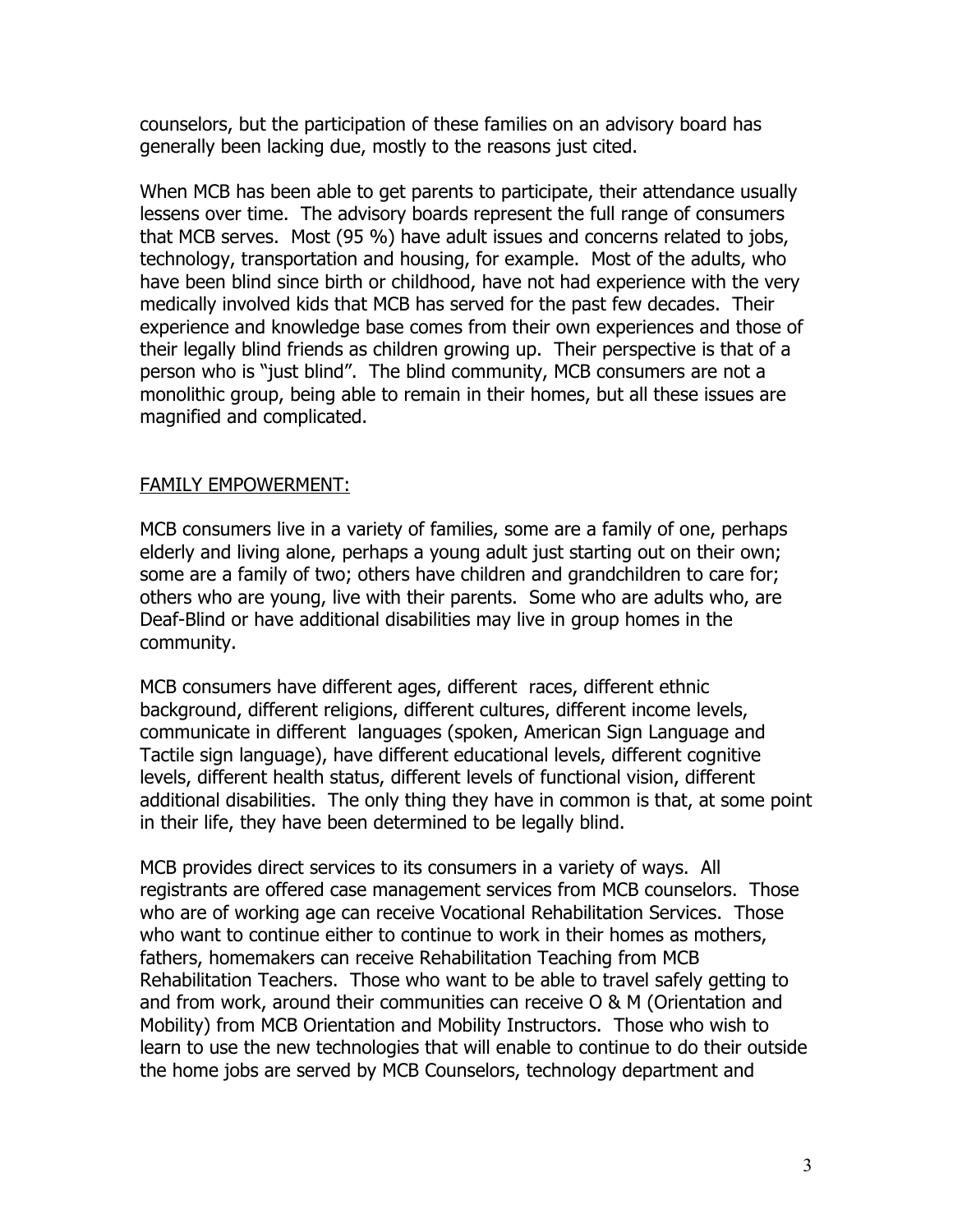Rehabilitation Teachers. MCB has a relationship with its consumers who choose to have services from MCB.

MCB is going to institute a series coffee get-togethers for parents of legally blind children throughout the state. At these coffees, which will held in each of MCB's six regional offices, the parents will get to meet and talk with various MCB staff and administrators. As always, there will continue to a dialogue between MCB and its consumers.

# FAMILY LEADERSHIP:

MCB will continue to seek consultation from the regional and statewide advisory boards. We will try to increase participation of parents of legally blind children on these boards; to develop opportunities for families as a group to consult with MCB via coffees at regional offices. Hopefully, the natural flow, and give and take, of these activities will result in the development of evolving Family Leadership. And just as importantly, MCB will continue its ongoing dialogue with consumers. We will continue encourage each consumer to be empowered to make his or her own choices and decisions wisely.

## FAMILY SUPPORT AND FUNDING

MCB consumers and the MCB advisory boards, recommended that any consumer who receives Flexible Family supports from MCB be able to receive funding only once a year. This is based on the relatively small amount of funds available and the large number of potential consumers that MCB serves.

The advisory boards and individual consumers have made it clear that they prefer that Flexible Family Support be there as needed, rather than an entitlement to receive every year. Most of the funding for MCB for social services comes from Title XX funding. Title XX has income eligibility criteria that must be applied for any purchased services. There are some exceptions that can be authorized by the Deputy Commissioner for Services; but in practice this occurs only in extraordinary circumstances.

MCB has a small amount of federal money that it receives from a grant for Independent Living housing and vehicle modifications. This money does not have income eligibility criteria.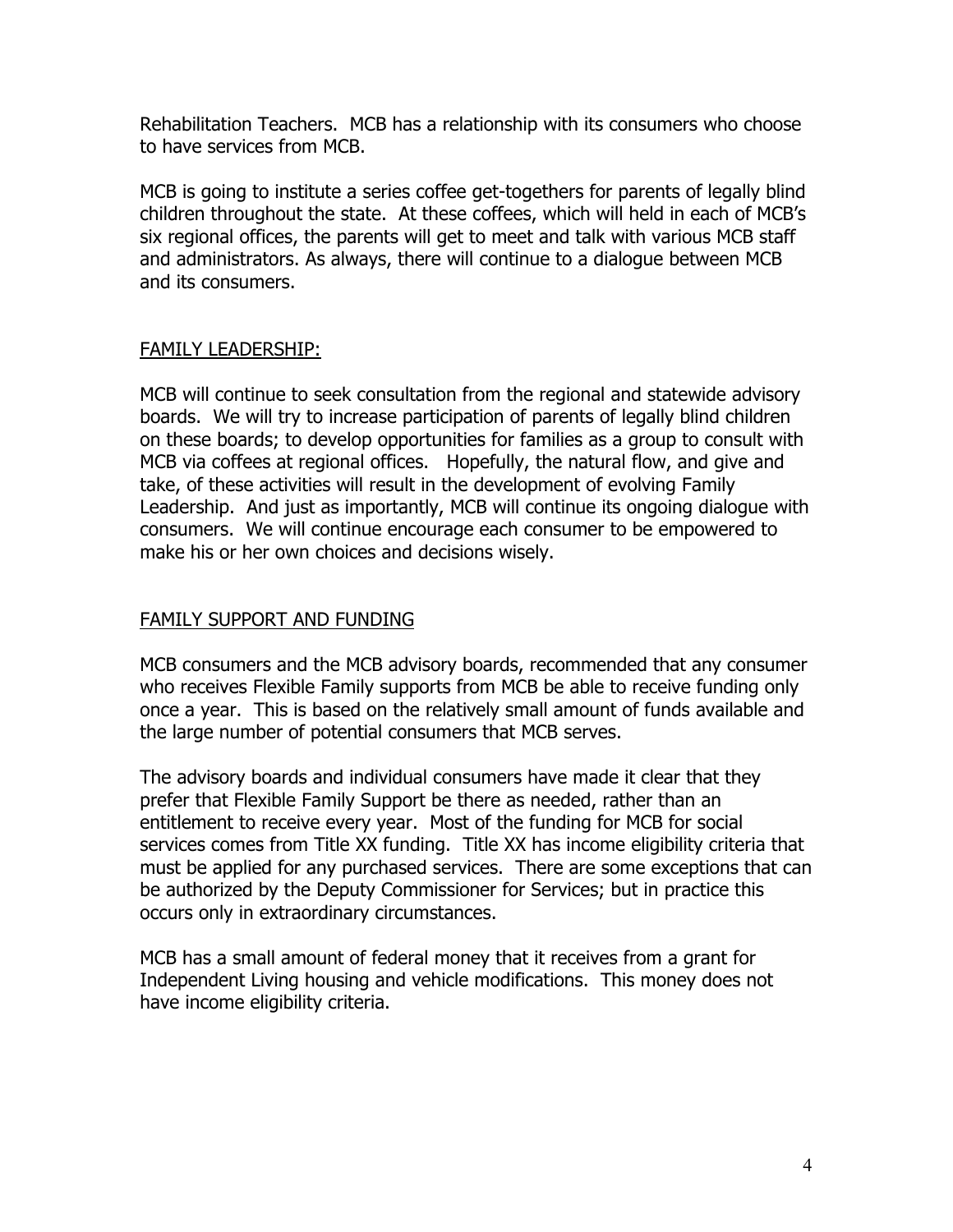For the past two years, MCB as striven to meet the needs of those they serve by providing funds through Flexible Family Support for those identified needs which are not part of the available services provided by MCB through the usual funding stream.

Based on consultation with MCB consumers, Flexible Family Support has been provided to as many consumers (and their families) as resources allow. Receiving Flexible Family Support is an option, but not a guarantee. The consumers who have received Flexible Family Supports have been quite pleased and relieved to have the assistance that helps most to remain in their homes happily and safely. Our goal is to continue to provide Flexible Family Supports to as many of our consumers as possible.

We have found that having the Independent Living money in Flexible Family Supports has allowed MCB and consumers and family members to avoid the state bidding process that is so costly and timely. We have been able to serve more people in need of housing or vehicle modifications with the same amount of money. Families are empowered to seek the information on the product or modification that they need, to get the best price and to hire whom they want to.

## ACCESSING SERVICES AND SUPPORTS

Any legally blind person who is registered with MCB is eligible for case management services, which includes:

 Support Counseling Advocacy Talking Books HP Placards Consumer ID and Travel Pass

Additionally, there are specialized programs for children(Children's Services), adults who wish to be employed (Vocational Rehabilitation), adults who wish to learn how to care for themselves and their homes (Rehabilitation Teaching), adults who wish to learn to travel safely (Orientation and Mobility), those who wish to learn how to utilize the technologies that are increasing available to legally blind persons (Technology Department and Rehabilitation Teaching), Deaf-Blind, Deaf-Blind Retarded (A Deaf-Blind Unit) and elderly(Social Rehabilitation Counselors) and a small Independent Living Program.

As, legally blind persons age and have different needs that can be met by a different program responsibilities are transferred internally to the appropriate program.